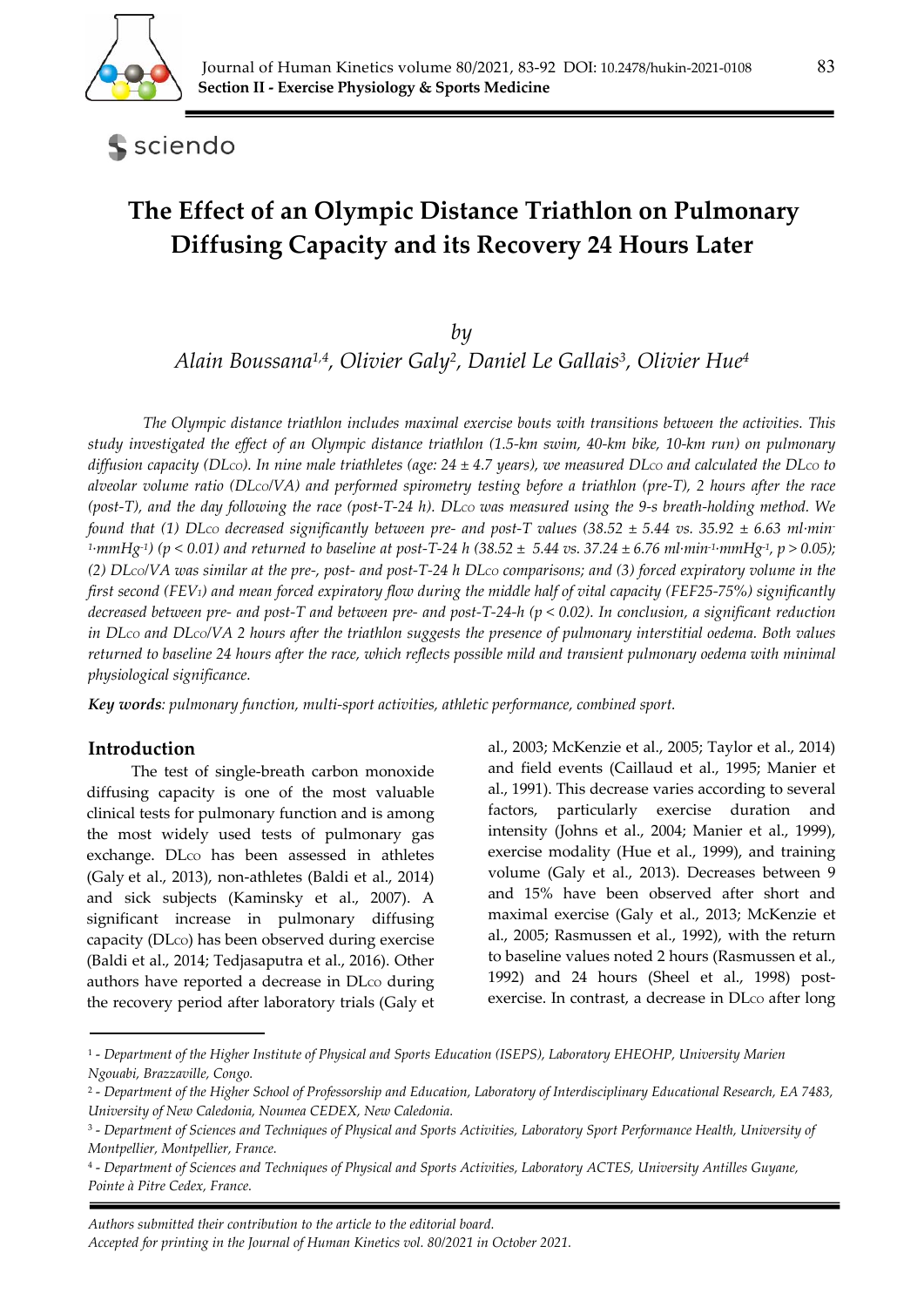and submaximal exercise was found to be between 10 and 12% (Manier et al., 1991; Miles et al., 1983), with the decrease remaining one day later (Miles et al., 1983).

The pathophysiological mechanisms of the post-exercise decrease in  $DL_{CO}$  and  $DL_{CO}/VA$  are the following: (1) pulmonary interstitial oedema and/or alveolar oedema (Zavorsky et al., 2014a, 2014b), (2) reduced pulmonary capillary blood volume (*Vc*) and membrane diffusion capacity (Dm) (Johns et al., 2004; Taylor et al., 2014), and (3) alterations in the blood-gas barrier (Zavorsky, 2007) and the increased permeability of the lungs to proteins and red blood cells into the interstitial space (Hopkins et al., 1997; Zavorsky et al., 2014a). Hanel et al. (2003) suggested two physiological mechanisms to explain this increased permeability after exercise in highly trained athletes: (1) increased tidal volumes and (2) elevated pulmonary arterial pressures. The same authors (Hanel et al., 2003) had athletes perform a 6-min all-out maximal rowing exercise. They then analysed the integrity of the alveolar epithelial membrane using the clearance rate of aerosolized 99mTc-DTPA acid as an index of the permeability of the lung blood-gas barrier of those athletes and concluded that the blood-gas barrier showed structural and functional alterations due to mechanical stress. Likewise, Hopkins et al. (1998a) found no blood-gas barrier alterations after sustained submaximal exercise consisting of 1 h of cycling at 75-80% of maximal oxygen uptake ( $\dot{V}O_{2\text{max}}$ ). These observations suggest that the blood-gas barrier alterations which occur during short and maximal exercise may induce greater DLco decreases than alterations during long and submaximal exercise.

Indeed, the Olympic distance triathlon consists of three successive events (i.e. swim, cycle and run) performed at high intensity, thereby generating cumulative effects. The effects particularly concern the cardiovascular system, the risk of injury (Sellés-Pérez et al., 2019) and thermal adjustments, which are not usually experienced in a single sport (Taylor et al., 2014). High blood lactate concentrations and a significantly higher heart rate (HR) have been reported during the three segments of the triathlon (Lopes et al., 2012), in contrast to the low blood lactate concentrations of a marathon (Chevrolet et al., 1993). Moreover, it has been

assumed that cycling generates elevated capillary pulmonary pressure in relation to the respiratory pattern and the crouched position (Boussana et al., 2001; Galy et al., 2003). This high capillary pulmonary pressure may induce mechanical stress and alterations in the blood-gas barrier. Interestingly, Galy et al. (2003) and Hue et al. (1999) reported that DLco was significantly reduced after 5 km of running preceded by 30 min of cycling, and a greater decrease was reported after 20 min of cycling preceded by 20 min of running, but not after 5 km of running preceded by 30 min of running. These observations suggested that the triathlon, which is certainly a single sport but composed of three combined disciplines, might thus exacerbate DLco concomitant with changes in pulmonary function (Boussana et al., 2001) compared with a marathon.

The Olympic distance triathlon includes bouts of maximal intensity exercise, which may result in blood-gas barrier alterations. The aim of this study was to assess its effects on DLco at the end of the race and 24 hours into recovery. We thus hypothesized that the Olympic distance triathlon would induce a greater decrease in DLco that would not return to the baseline level 24 hours after the race.

# **Methods**

# *Participants*

Nine competitive male triathletes participated in this study (age:  $24.25 \pm 4.74$  years, body height:  $173.44 \pm 6.11$  cm, body mass:  $63.08 \pm 1.0$ 6.43 kg, oxygen uptake: 68.71 ± 1.70 ml<sup>∙</sup> kg-1∙min-1) (Table 1). The inclusion criteria were as follows: (1) to be an officially licensed triathlete with at least 2 years of experience, (2) to be part of a university training centre for triathletes of the University of Montpellier, and (3) to have a national and/or international sports level. All participants had normal pulmonary function and no known history of pulmonary or cardiovascular disease. They had been competing in the triathlon for  $5.0 \pm 2.3$  years and were in the competitive period at the time of the study. They all trained regularly 16 h  $\pm$  2 h per week. Selected physical variables, training characteristics, finishing times and ranks in the present Olympic distance triathlon are provided in Table 1. All triathletes gave informed written consent before participating in the study, which was approved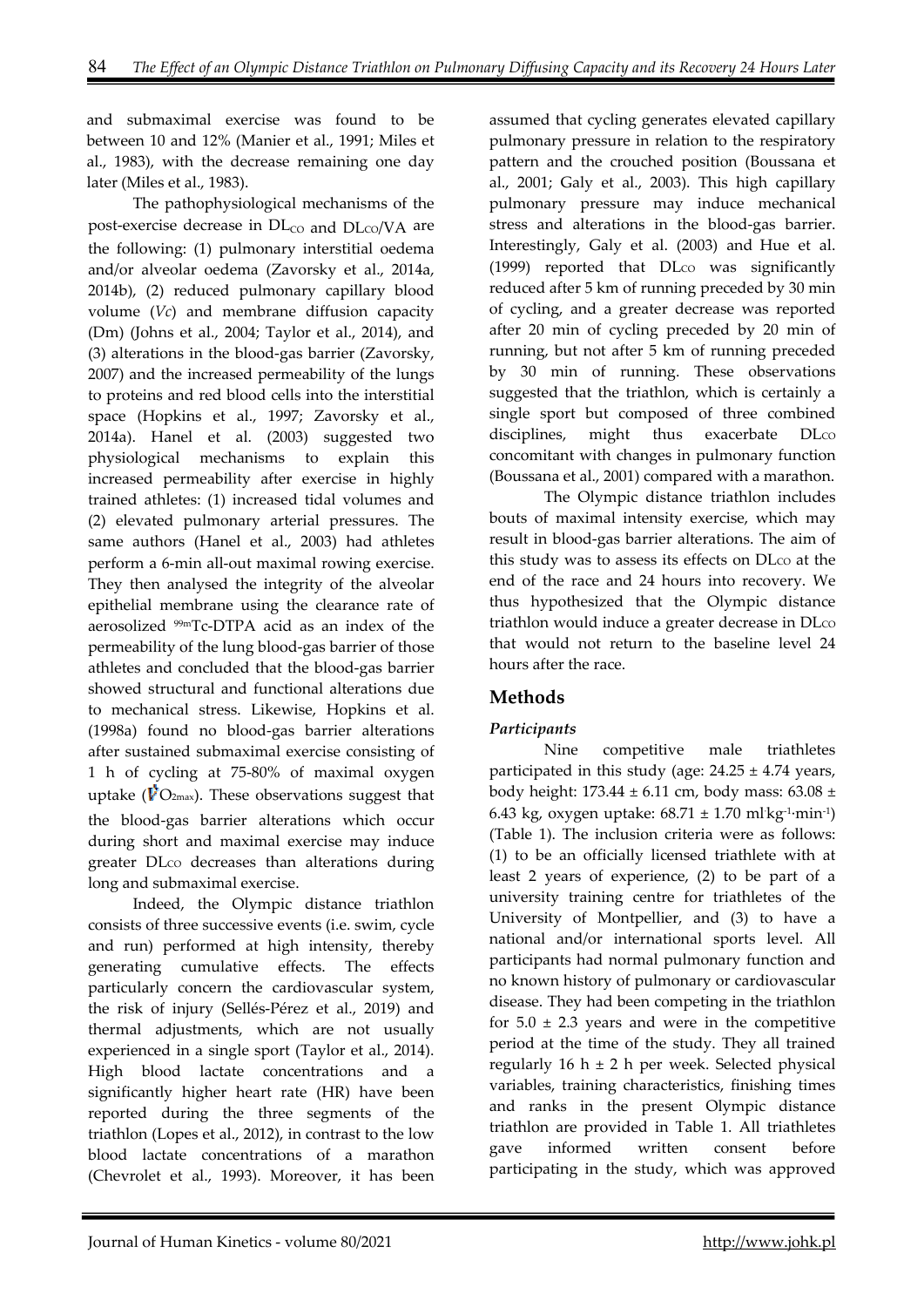by the local laboratory ethics committee and in accordance with the requirements of the Declaration of Helsinki for human subjects.

#### *Experimental design*

All participants performed an incremental cycle test before entering a three-phase protocol which took place before the Olympic distance triathlon (1.5-km swim, 40-km bike, 10-km run), at the end of the race, and 24 hours later. The incremental cycle test was performed on an electromagnetic cycle ergometer (Monark 864, Monark-Crescent AB, Varburg, Sweden). After a 3-min warm-up at 30 W, the power was increased by 30 W every minute until the participant reached volitional fatigue. Maximal oxygen uptake ( $\dot{V}O_{2\text{max}}$ ) was assessed using the direct method (MGA-1100, Marquette, NY, USA), and the ventilatory threshold (Thvent) was determined according to the conventional criteria of Beaver et al. (1986). The tests in each phase were performed at the same time of the day to minimize the influence of the circadian rhythm and personal training on the study. Each phase consisted of  $DL<sub>CO</sub>$  measurement and a spirometry test. Phase 1 was conducted 2 to 5 days before the Olympic distance triathlon (pre-T); participants were required to avoid competition during the week before the trial, but daily training was authorized except on the trial day. Phase 2 was conducted 2 h ± 30 min after the triathlon (post-T); the post-trace measurements were performed as rapidly as possible, given that the distance between the race location and the hospital centre was 20 km and some participants underwent antidoping controls. Phase 3 was conducted  $24:00 \pm 3:00$  hr after the triathlon (post-T-24 h). Participants were asked to abstain from training for 24 hours after the triathlon, and from alcohol, tobacco, caffeine, and other drugs during the same period, except for a jog on the subsequent morning. Body mass was measured using a portable Seca 761 scale (Seca, Germany) with accuracy of 0.1 kg. All resting and post-exercise pulmonary function measurements were made under ambient room conditions of 755 mmHg, 21-22°C and 50% humidity. The Olympic distance triathlon was held in La Grande Motte, and consisted of 1.5-km swimming, 40-km cycling, and 10-km running. The race started at 2 pm and was performed at the sea level in almost flat country with stable weather. Water temperature was 15°C and air temperature was

## 22°C with 54% humidity. *Instrumentation and data collection*

*Pulmonary diffusing capacity* (DLco)

DL<sub>CO</sub> (ml⋅min-1⋅mmHg-1) was evaluated during breath-holding using an automated transfer apparatus (Transfer Test, Morgan, Chathan, Kent, UK). VA was measured and  $DL_{CO}/VA$  was simultaneously calculated. Participants performed the breath-holding operation in the sitting position. After a full exhalation, they inhaled a gas mixture (10% He,  $21\%$  O<sub>2</sub>, and 2,800 ppm CO, in N<sub>2</sub>), held their breath for 9 s, and finally executed a rapid exhalation to their residual volume. The predicted values were those of Cotes et al. (1993).

#### *Spirometric measurements*

Spirometric tests (Pulmonet III Gould, sensorMedics, the Netherlands) provided measures of forced vital capacity (FVC, l), forced expiratory volume in 1 s (FEV1,  $1s^{-1}$ ), FEV1/FVC (%), the mean forced expiratory flow during the middle half of FVC (FEF25-75%, l<sup>s-1</sup>), forced expiratory flow rates at 75, 50 and 25% of FVC (FEF75%, FEF50%, FEF25%, respectively, l. s-1), total lung capacity (TLC, l), and residual volume (RV, l). Lung volumes and expiratory flows were compared with the reference values of the American Thoracic Society (ATS, 1986) to ensure that triathletes had values within the normal range.

## *Statistical analysis*

 All values are expressed as mean ± standard deviations (SD). The data were assessed with the Shapiro-Wilk test and were found to be normally distributed. The predicted DLco and DLco/VA values of Cotes et al. (1993) were compared to the measured  $DL_{CO}$  and  $DL_{CO}/VA$ values using the comparison tests for theoretical and observed percentages.  $DL_{CO}$ ,  $DL_{CO}/VA$  and spirometric variables were compared pre-T, post-T, and post-T-24 h using a one-way analysis of variance (ANOVA) with repeated measures. When significant results were obtained with ANOVA, the Scheffé's post-hoc test was carried out. A priori sample size was determined by G \* Power software version 3.1.9.2 (Faul et al., 2007), which links the statistical power of the test and the size of the sample. For this purpose, the software used a repeated measure ANOVA, with the effect size set to 0.75, the error probability  $\alpha$  = 0.05 and a statistical power 1-β = 0.80. Therefore,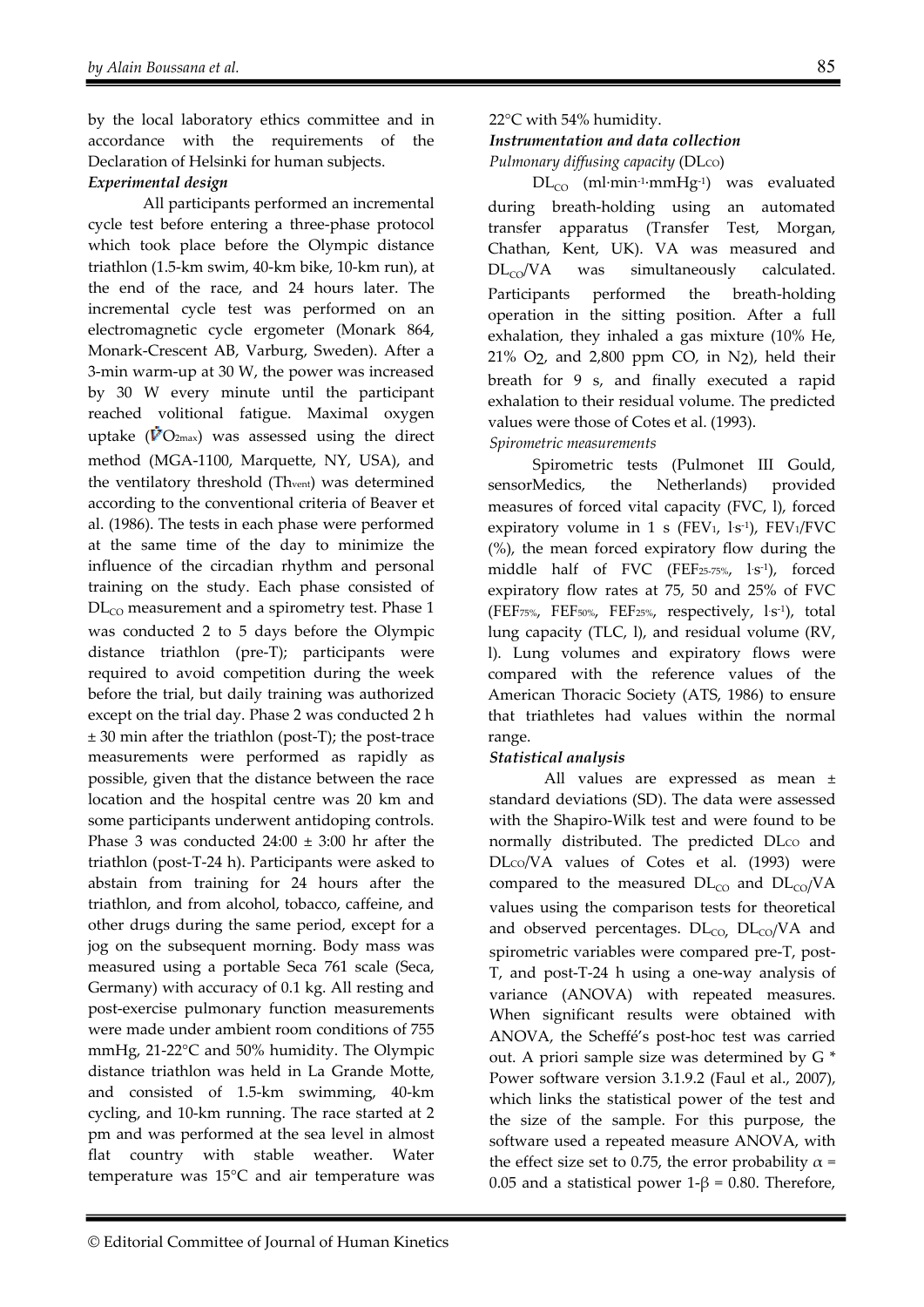the software displayed the value of the noncentrality parameter  $\delta$  = 2.250, the critical value of  $t = 1.39682$ , the degree of freedom  $d = 8$ , and the estimated sample size  $n = 9$ , with a statistical power of 0.801. All data were analysed using IBM SPSS Statistics 23 for Windows (Surrey, UK). Statistical significance was accepted at the *p* < 0.05 level.

#### **Results**

#### *DLCO*

The measured  $DLco$  and the  $DLco/VA$  at pre-T, post-T and post-T-24 h met the ATS (1986) criteria for the absence of DL $\infty$  impairment, namely DLco <80% of the reference values (Cotes et al., 1993). These predicted reference values ranged from 70.4 to 144.0% for DLco and 74.7 to 176.0% for DLco/VA. The measures predicted values in our athletes were not significantly different when compared with those of Cotes et al. (1993), with DLCO pre-T: 94.77 ± 7.08%, post-T: 87.55 ± 5.59%, and post-T-24 h:  $92.22 \pm 9.92\%$ ; and DLco/VA pre-T: 97.44  $\pm$  5.57%, and post-T: 92.55  $\pm$  4.53% and post-T-24 h: 96.22 ± 6.28% (Table 2).

DLco values showed a significant decrease between pre-T and post-T:  $38.52 \pm 5.44$  vs.  $35.92 \pm$ 6.63 ml∙min-1∙mmHg-1 (*p* < 0.01), corresponding to a 6.7% decrease. DLco then showed a significant increase between post-T and post-T-24 h: 35.92 ± 6.63 vs. 37.24 ± 6.76 ml∙min-1∙mmHg-1. In contrast, DLCO values for pre-T and post-T-24 h showed no

significant difference: 38.52 ± 5.44 vs. 37.24 ± 6.76 ml∙min-1∙mmHg-1 (Figure 1A).

DLCO/VA values at pre-T (5.49 ± 0.49 ml∙min-1∙mmHg-1∙A-1), post-T (4.89 ± 0.59 ml∙min- $1$ ⋅mmHg<sup>-1</sup>⋅A<sup>-1</sup>), and post-T-24 h (5.38 ± 0.49 ml⋅min-1∙mmHg-1∙A-1) were statistically similar to the pre-T, post-T, post-T-24 h DLco values  $(p < 0.01)$ (Figure 1B).

#### *Spirometry*

The predicted values of spirometric variables of triathletes at baseline: FVC (105.41 ± 11.92 %), FEV<sub>1</sub> (103.88  $\pm$  11.12 %), and TLC (106.58 ± 11.0 %), were greater than 80% of the predictive reference values of the ATS (1986) (Table 2).

Comparisons showed a significant decrease in FEV<sub>1</sub> between pre-T and post-T  $(5.11 \pm 0.47 \text{ l}\text{s}^{-1})$ vs.  $3.96 \pm 0.61$  ls<sup>-1</sup>) and between pre-T and post-T-24 h (5.11 ± 0.47 l·s<sup>-1</sup> vs. 4.10 ± 0.62 l·s<sup>-1</sup>, *p* < 0.02). A significant decrease was also found in FEF25-75% between pre-T and post-T (6.09  $\pm$  0.52 l·s<sup>-1</sup> vs. 4.08  $\pm$  $0.41$  l $\mathrm{s}$ <sup>-1</sup>) and between pre-T and post-T-24 h  $(6.09)$  $\pm$  0.52 l<sup>s-1</sup> vs. 4.75  $\pm$  0.51 ls<sup>-1</sup>,  $p$  < 0.02). No significant difference was found between pre-, post- and post-T-24 h in TLC (7.55 ± 1.38 l vs. 7.22  $\pm$  0.90 l and 7.17  $\pm$  1.33 l). A significant increase was found between pre- and post-T in RV  $(1.90 \pm$ 0.51 l vs. 2.56 ± 0.41 l, *p* < 0.02), but no significant difference was found between pre- and post-T-24 h (Table 2).

|                         |             |                          |              |           |                                        |           | and rank of the nine male triathletes.                           |                                  |           |      |                   |
|-------------------------|-------------|--------------------------|--------------|-----------|----------------------------------------|-----------|------------------------------------------------------------------|----------------------------------|-----------|------|-------------------|
|                         |             |                          |              |           |                                        |           | Training distances were averaged weekly during the study period. |                                  |           |      |                   |
| Subject<br>S<br>$(n=9)$ | Age<br>(vr) | Heigh<br>t<br>$\rm (cm)$ | Body<br>mass |           | Training distances<br>$(km$ week $-1)$ |           | Triathlon<br>$(1.5 - km)$ swim,<br>40-km cycle,                  |                                  | $V_{Q_2}$ |      | HR<br>$(b·min-1)$ |
|                         |             |                          | (kg)         |           |                                        |           | $10$ -km run)                                                    | $(ml \, kg^{-1} \cdot min^{-1})$ |           |      |                   |
|                         |             |                          |              | Swi       | Bike                                   | Run       | h:min                                                            | Max                              | Thvent    | Max  | Th <sub>ve</sub>  |
|                         |             |                          |              | m         |                                        |           |                                                                  |                                  |           |      | nt                |
| Mean                    | 24.2<br>2   | 173.44                   | 63.08        | 13.8<br>8 | 244.44                                 | 42.2<br>2 | 2:13                                                             | 68.71                            | 47.2      | 177  | 142               |
| SD.                     | 4.54        | 6.11                     | 6.43         | 2.97      | 95.0                                   | 12.7<br>7 | 0.70                                                             | 1.70                             | 1.60      | 2.10 | 1.60              |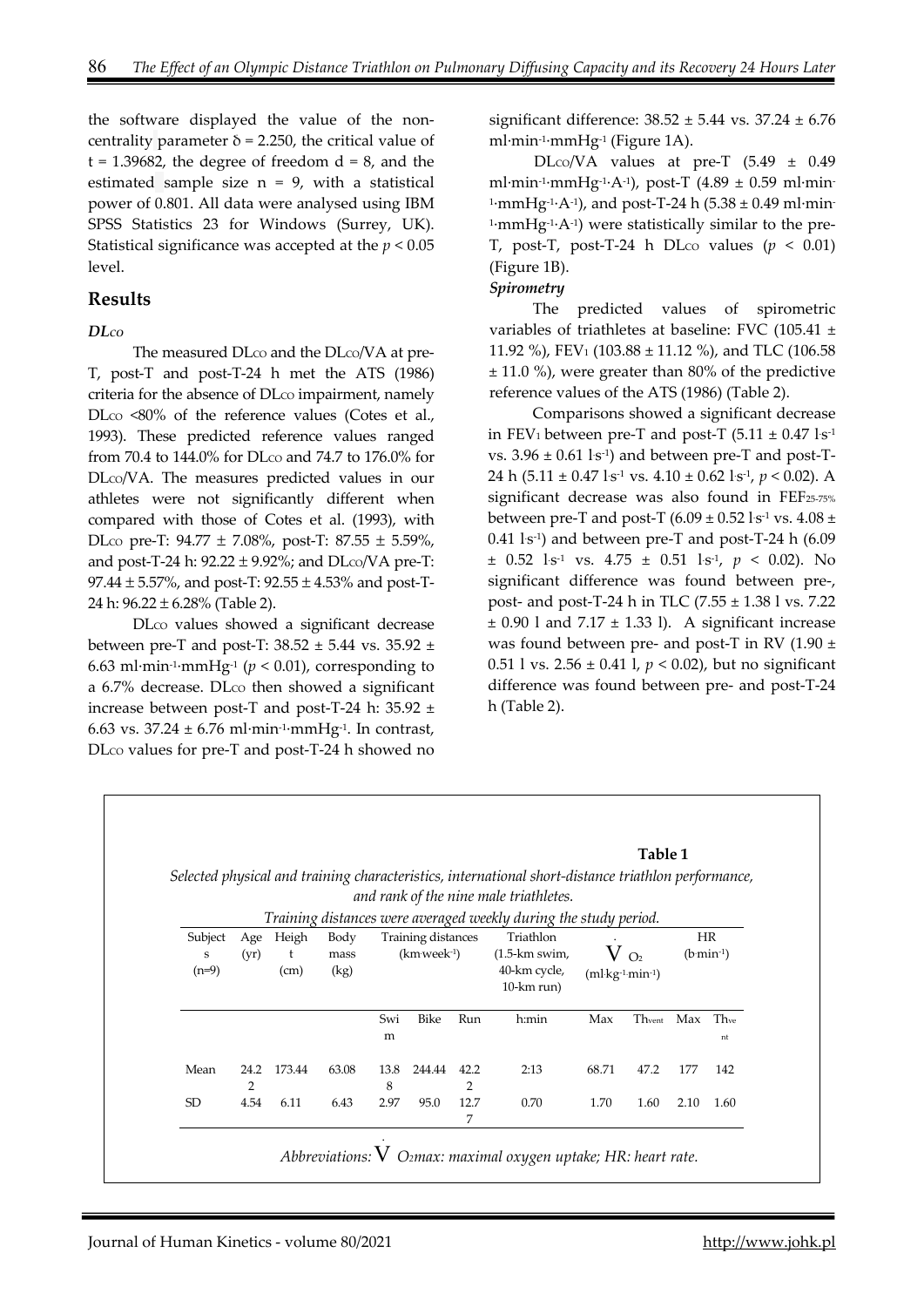#### **Table 2**

*Percentage of predicted values in pulmonary diffusing capacity of carbon monoxide (%DLCO) and % DLCO/VA and spirometric values observed at baseline (pre-T), after the triathlon (post-T) and 24 hours later (post-T-24 h).* 

| Values are expressed as mean ± SEM. |                    |                     |                              |  |  |  |  |  |  |
|-------------------------------------|--------------------|---------------------|------------------------------|--|--|--|--|--|--|
| Variables                           | Pre-T              | Post-T              | Post-T-24 h                  |  |  |  |  |  |  |
| $DCO(\%$ resting predicted)         | $94.77 \pm 7.08$   | $87.55 \pm 5.59$    | $92.22 \pm 9.92$             |  |  |  |  |  |  |
| FVC(1)                              | $5.40 \pm 1.04$    | $5.22 \pm 1.11$     | $5.28 \pm 0.96$              |  |  |  |  |  |  |
| (% predicted)                       | $105.41 \pm 11.92$ | $104.78 \pm 10.03$  | $105.29 \pm 9.13$            |  |  |  |  |  |  |
| $FEV1$ (1)                          | $5.11 \pm 0.47$    | $3.96 \pm 0.61^*$   | $4.10 \pm 0.62$ <sup>+</sup> |  |  |  |  |  |  |
| (% predicted)                       | $103.88 \pm 11.12$ | $100.65 \pm 10.76*$ | $102.56 \pm 12.42^+$         |  |  |  |  |  |  |
| FEV1/FVC $(\% )$                    | $86.56 \pm 7.32$   | $84.78 \pm 6.59$    | $85.67 \pm 6.44$             |  |  |  |  |  |  |
| TLC(1)                              | $7.55 \pm 1.38$    | $7.21 \pm 0.90$     | $7.17 \pm 1.33$              |  |  |  |  |  |  |
| (% predicted)                       | $106.58 \pm 11.0$  | $105.81 \pm 12.11$  | $106.11 \pm 12.21$           |  |  |  |  |  |  |
| $FEF_{25-75}$ $(l \cdot S^{-1})$    | $6.09 \pm 0.52$    | $4.08 \pm 0.41^*$   | $4.75 \pm 0.51$ <sup>+</sup> |  |  |  |  |  |  |
| (% predicted)                       | $91.21 \pm 10.0$   | $87 \pm 9.0^*$      | $89.33 \pm 7.0$ <sup>+</sup> |  |  |  |  |  |  |
| $FEF_{50}$ $(l \cdot s^{-1})$       | $4.71 \pm 1.11$    | $4.75 \pm 1.45$     | $4.69 \pm 1.13$              |  |  |  |  |  |  |
| (% predicted)                       | $100.4 \pm 6.80$   | $101.6 \pm 8.50$    | $99.6 \pm 7.81$              |  |  |  |  |  |  |
| RV(1)                               | $1.90 \pm 0.51$    | $2.56 \pm 0.41*$    | $1.95 \pm 0.43$              |  |  |  |  |  |  |
| (% predicted)                       | $112.64 \pm 2.05$  | $117.35 \pm 2.21$   | $111.95 \pm 0.14$            |  |  |  |  |  |  |
|                                     |                    |                     |                              |  |  |  |  |  |  |

*Abbreviations: Pre-T: before triathlon, Post-T: after the triathlon,* 

*Post-T-24 h: 24 hours after the triathlon, FVC: forced vital capacity,* 

*FEV<sub>1</sub>: forced expiratory volume in the first second, FEV<sub>1</sub>/FVC: ratio of FEV1 to FVC,* 

*RV: residual volume, TLC: total lung capacity,* 

*FEF25-75%: mean forced expiratory flow during the middle half of FVC, FEF50%:* 

*forced expiratory flow rate at 50% of FVC,* 

*\* significant difference, post-T vs. pre-T (p < 0.05), † significant difference pre-T vs. post-T-24 h.*



#### **Figure 1A**

*Pulmonary diffusing capacity of carbon monoxide (DLCO) observed at baseline ( pre-T), after the triathlon ( post-T) and 24 hours after the triathlon ( post-T- 24 h). \* significant difference pre-T vs. post-T (\*) (p < 0.01), \* significant difference post-T vs. post-T-24 h (p < 0.01).*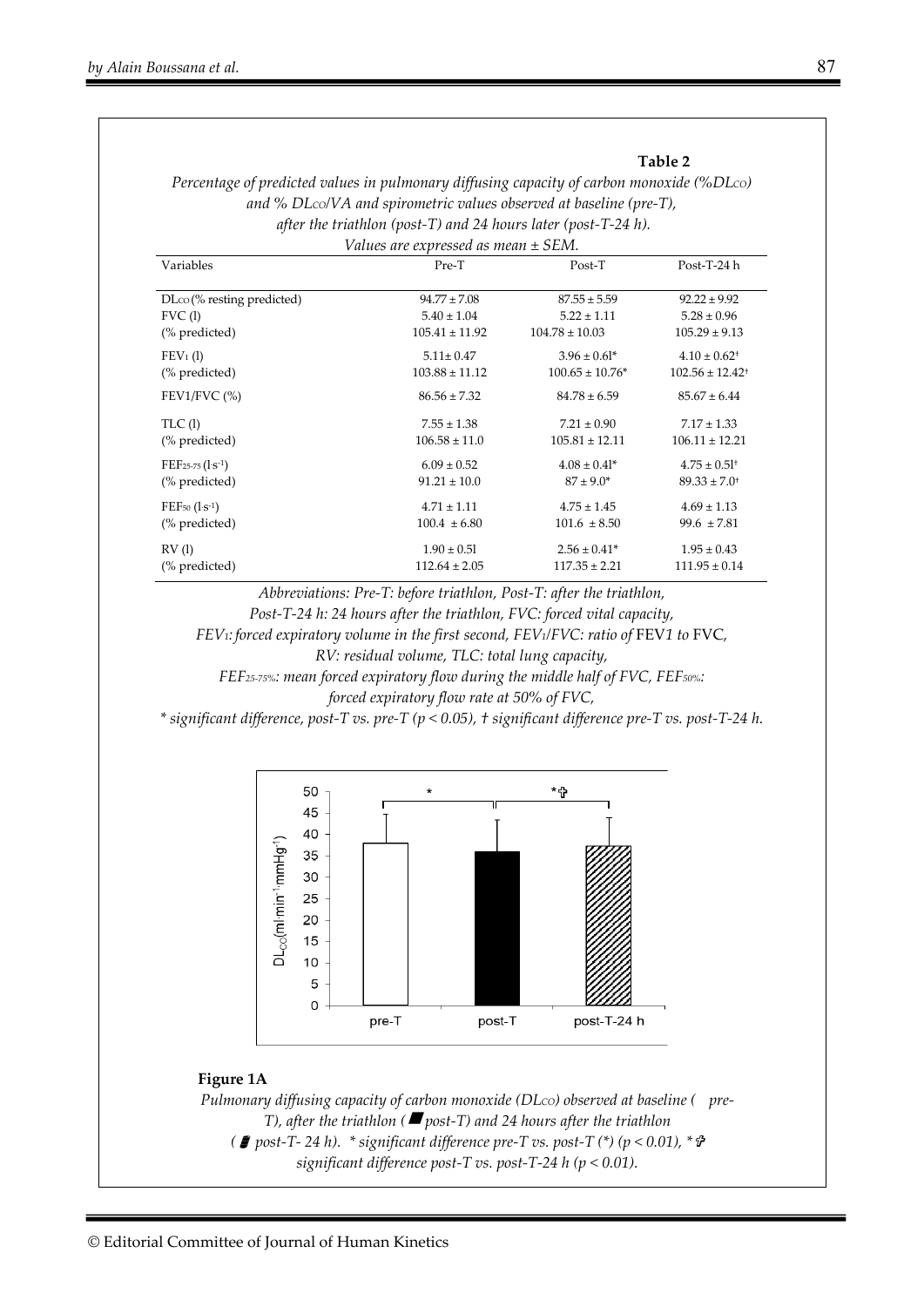

## **Discussion**

The main result of this study was the decrease in DLco and DLco/VA after an Olympic distance triathlon, as reported in previous studies. These decreases suggest interstitial oedema and/or an alteration in the alveolar-capillary membrane. In addition, DLco returned to normal 24 hours after the race, indicating that the alteration was transient.

The lack of difference between the measured DL<sub>co</sub> values and the reference values from the ATS (1986) and Cotes et al. (1993) (namely, measured  $D<sub>CO</sub> > 80%$  of the reference values) indicated that DLco of triathletes was always within the baseline physiological range. This was reinforced by the lack of significant difference between the resting predicted DLco and the DLco/VA values according to Cotes et al. (1993) and the measured pre-T, post-T and post-T-

24 h values (Table 2).

The 6% DLco and 10% DLco/VA decrease (Figure 1A, Figure 1B) after an Olympic distance triathlon as observed in the present study confirmed the results of previous studies which reported 5% and 9-15% DLco decreases after the same race (Caillaud et al., 1995) and after a cyclerun succession under laboratory conditions (Galy et al., 2013). According to the literature, DLco is more reduced after high-intensity exercise than after long-duration exercise such as the marathon. We hypothesized that the Olympic distance triathlon, which includes bouts of maximal intensity exercise, would lead to greater decreases in DLco. However, the decreases in DLco observed in our triathletes after a race lasting 2 hours were lower than those reported after a marathon lasting 3 hours (Manier et al., 1991; Miles et al., 1983). This observation suggests that the marathon induces a greater decrease in DL $\infty$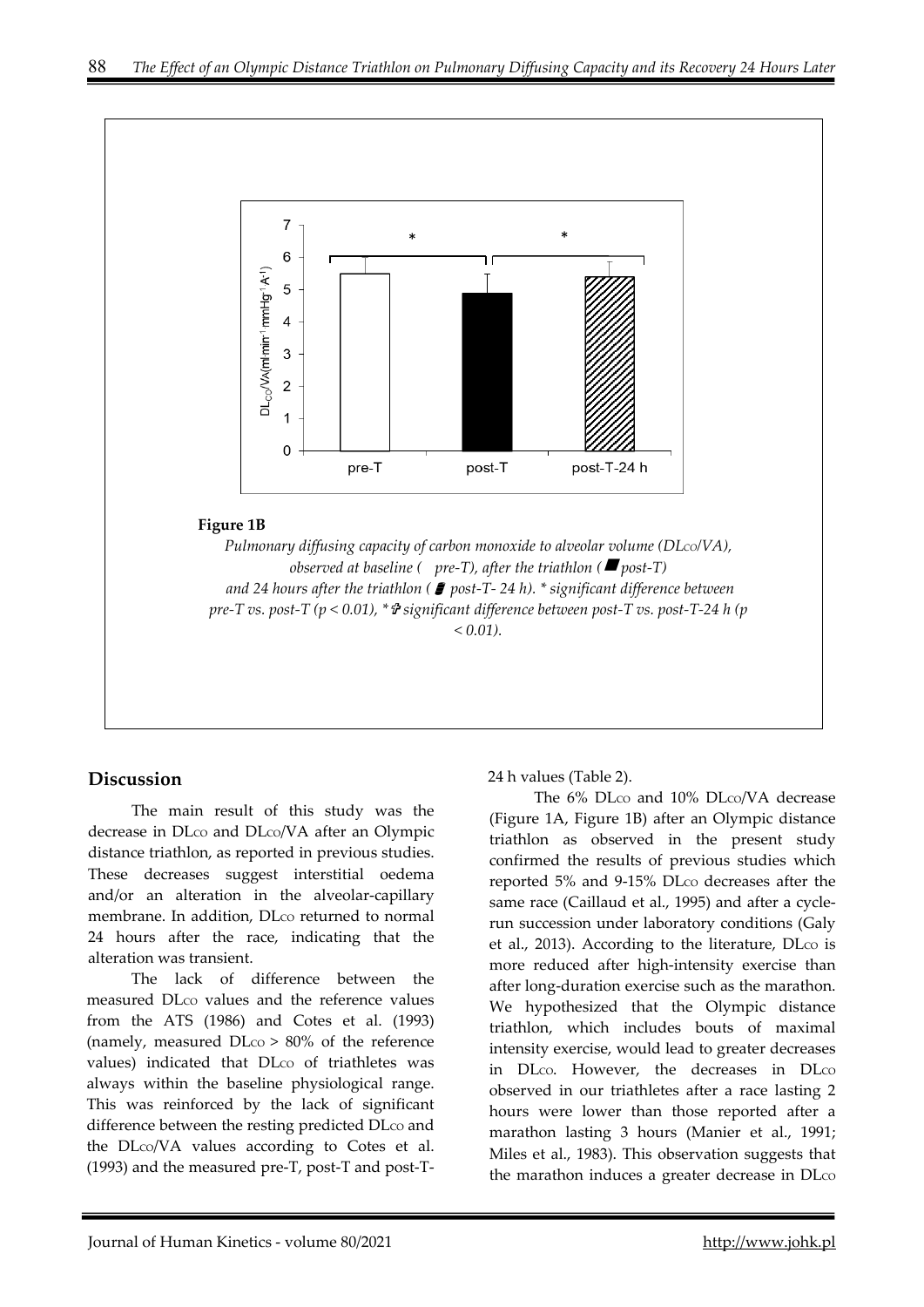than the triathlon. If so, it should not be surprising that DLco decreased sharply after exercise in our athletes (Manier et al., 1999). Interestingly, McKenzie et al. (2005) observed a 12% decrease in DL $\cos(p < 0.001)$  in trained cyclists after intense and prolonged exercise of 45 minutes. Based on these considerations, we are convinced that the exercise performed in the present study was of sufficient duration to induce a significant drop in DL $\infty$  suggesting interstitial pulmonary oedema (Manier et al., 1999; Zavorsky et al., 2014b). The second factor involved in the decrease in DL $\infty$  with exercise is the intensity of the exercise, corresponding to the workload (Manier et al., 1999; Zavorsky, 2007). The Olympic triathlon is made up of three events with maximum intensity approaching 85% of the maximum heart rate (Lopes et al., 2012). Was the intensity in our study insufficient to induce physiological stress and thereby cause a greater significant drop in DLco and an increase in permeability of the alveolar-capillary membrane? Several studies have reported marked significant decreases in DLco after a high-intensity cycle test to exhaustion (Rasmussen et al., 1992) and after maximal arm cranking, treadmill running and ergometer rowing exercises (Sheel et al., 1998). Under these exercise conditions, the decrease in DL<sub>co</sub> was mainly attributed to interstitial oedema concomitant with a decrease in *Vc* (Mckenzie et al., 2005; Zavorsky et al., 2006, 2014a). Despite the high intensity of the triathlon, the results from Caillaud et al. (1995) and the present study appear consistent with the assumption of a similar or smaller DL<sub>co</sub> decrease after a triathlon than after a marathon. Another factor which may explain the discrepancy between our results and those of previous studies (Manier et al., 1991; Miles et al., 1983) is that the delay between the end of the competition and the measurement of DLco may have influenced our results. It is likely that any DL<sub>co</sub> measurement and DL<sub>co</sub>/VA calculation made immediately after exercise will be significantly increased only due to the exerciseinduced increase in cardiac output, *Vc* and HR, thus potentially masking any post-exercise reduction in DL<sub>co</sub> induced by pulmonary interstitial oedema (Caillaud et al., 1995; Zavorsky et al., 2006). We evaluated  $DLco$  and  $DLco/VA$  2 hours after the triathlon in order to allow the pulmonary blood flow, *Vc* and HR to return to

rest values. Previous studies have shown that the DLco decrease and pulmonary oedema remain for up to 15 min, 60 min and 1 h 13 min after exercise in trained men (Manier et al. al., 1991; McKenzie et al., 2005; Taylor et al., 2014). Conversely, Zavorsky et al. (2006) found mild interstitial oedema, but no significant drop in DLco 98 min after the end of a marathon. Thus, it is possible that the decrease in DLco was the result of the time elapsed between the end of the race and the DLco assessment.

The smaller % DLco decrease observed after the Olympic distance triathlon versus short and maximal exercise indicates that this race has DLco effects similar to those of conventional submaximal exercise. It further suggests that the three successive events of the triathlon and maximal intensity bouts experienced during the swim-cycle and cycle-run transitions reported in the literature (Hue et al., 1999; Sellés-Pérez et al., 2019) have mild deleterious effects on the alveolar-capillary membrane and blood-gas barrier integrity.

DLCO of triathletes was normal 24 hours after the triathlon. This result is similar to the findings of Badi et al. (2014) and Rasmussen et al.  $(1992)$  and contrasts with the persistent  $DLoc$ decrease observed 24 hours after a marathon by Miles et al. (1983). One of the limitations of this study concerns the lack of evaluation of *Vc* and Dm. However, we can assume that the *VC* and Dm alterations experienced during the triathlon and the recovery period were normalized 24 hours later. But what about the potential alterations in membrane diffusion capacity, which depend on functional and/or structural alterations in the blood-gas barrier? Post-exercise functional alterations in the blood-gas barrier have been reported by numerous authors. Caillaud et al. (1995) performed computerized tomographies of the thorax after a short-distance triathlon and showed an increase in pulmonary extravascular fluid. Zavorsky et al. (2014a) obtained posterior/anterior (PA) chest radiographs and concluded that one of the potential causes of postmarathon interstitial oedema initially appeared to be high pulmonary pressure. It is likely that 24 hours after the triathlon, functional alterations in the blood-gas barrier were normalized due to a decrease in *VC* and lung capillary pressure and the fluid shift from the thorax to the peripheral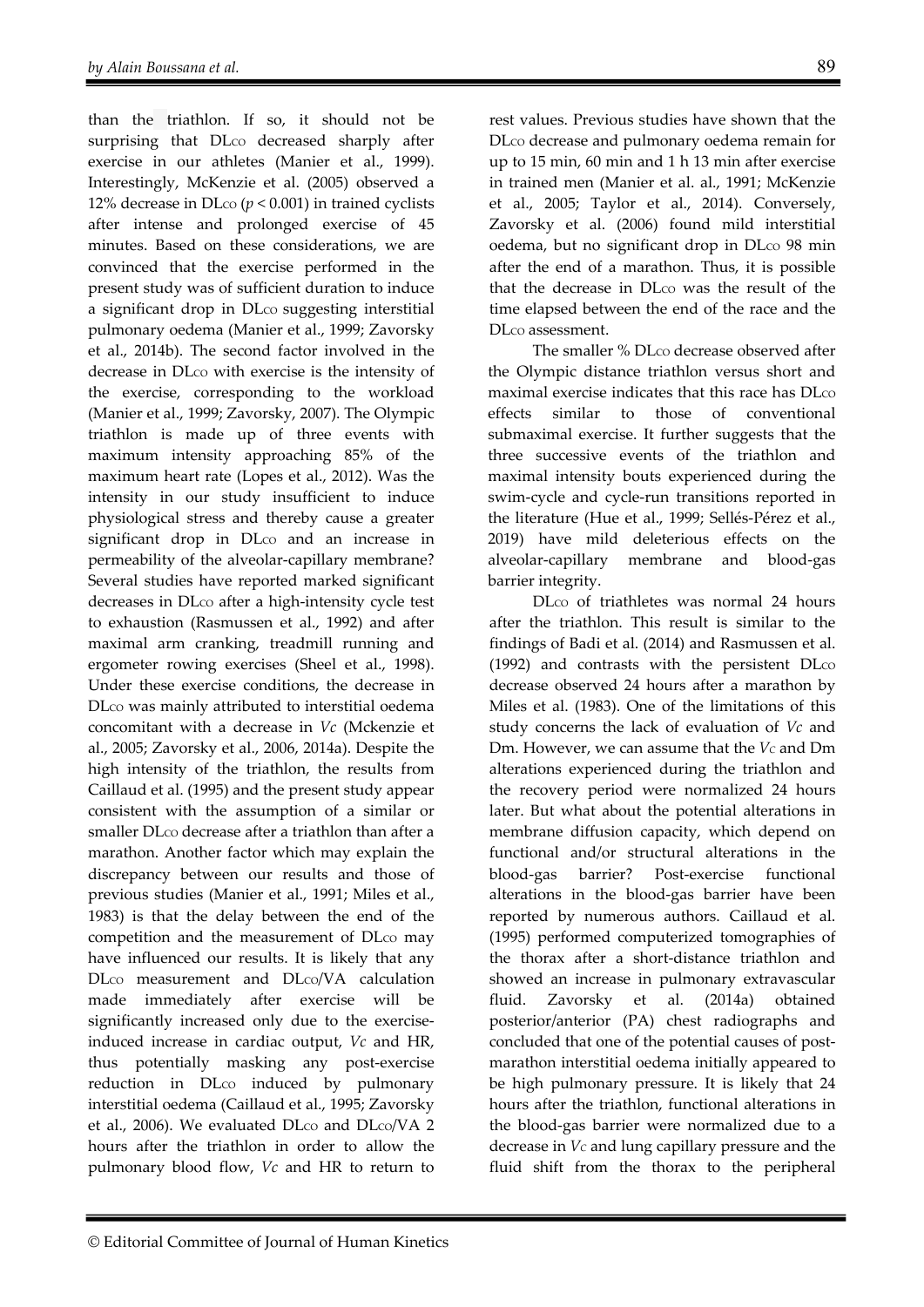vascular space. Another limitation of the study is the small sample size, as it included nine participants for a statistical power = 0.80. The results of our study are thus consistent, but would require a larger number of subjects. The DLco tests 24 hours after the competition were performed with the addition of a triangular effort to measure oxygen uptake for all subjects over a day from 10 am to 4 pm. This dispersion might have led to a form of imprecision in the time limit of the DLco measure compared to the end of the competition.

On the other hand, our data showed a decrease in pulmonary flows (FEV1 and FEF25-75%) 24 hours post-triathlon (Table 2). The result noted for FEV1 agrees with previous data collected after an endurance triathlon and a marathon (Zavorsky et al., 2014b) and suggests bronchoconstriction (i.e. reduced small airway calibre at low lung volume and peripheral airway constriction) persisting 24 hours after the race, similar to that observed in exercise-induced asthma.

To date, no study has focused on the time needed to repair the structural alterations in the blood-gas barrier following a maximal intensity exercise, as reported by Hopkins et al. (1997), or a marathon (Zavorsky et al., 2006, 2014a). Although the Olympic distance triathlon provoked structural blood-gas barrier alterations, the normal DLco values noted 24 hours post-race suggested that: (1) these structural alterations were small enough to be normalized during the

24-hour recovery period, and (2) mild structural alterations remained 24 hours post-triathlon, but had no effect on the resting membrane diffusion capacity and did not affect performance.

#### **Implications**

Normal baseline DLco at 24 hours postrace does not mean that phenomena like mild blood-gas barrier alterations or interstitial oedema did not remain. It would be interesting to measure DL<sub>co</sub> during the triathlon and 24 hours later, in addition to the measurement at rest. Measuring DLCO under these conditions and evaluating the underlying phenomena is very important to investigations into the alterations which may be caused by exercise. Such monitoring would make it possible to assess the pulmonary function and interstitial oedema of triathletes and the corollary regarding their long-term health.

#### **Conclusions**

In conclusion, the present study showed reductions in DLco and DLco/VA after an Olympic distance triathlon, suggesting pulmonary interstitial oedema. The normal DLco and DLco/VA values observed 24 hours after the race suggest that mild and transient interstitial oedema occurred, although no radiological exams were performed and DLco was not measured during the exercise. Nevertheless, these reversible phenomena require monitoring over time to ensure that they do not adversely affect the lung function and performance of triathletes.

#### **Acknowledgements**

The authors would like to thank all the athletes who participated in this investigation for their enthusiasm and cooperation.

#### **References**

- American Thoracic Society. (1986). Evaluation of impairment/disability secondary to respiratory disorders. *Am Rev Respir Dis*, *133,* 1205-1209. https://doi.org/10.1164/arrd.1986.133.6.1205
- Baldi, J. C., Dacey, M. J., Lee, M. J., & Coast, J. R. (2014). Prior maximal exercise decreases pulmonary diffusing capacity during subsequent exercise. *Int J Sports Med, 35,* 982-986. https://doi.org/10.1055/s-0034-1372635
- Beaver, W. L., Wasserman, K., & Whipp, B. J. (1986). A new method for detecting anaerobic threshold by gas exchange. *J Appl Physiol, 60,* 2020-2027. https://doi.org/10.1152/JAPPL.1986.60.6.2020
- Boussana, A., Matecki, S., Galy, O., Hue, O., Ramonatxo M., & Le Gallais, D. (2001). The effect of exercise modality on respiratory muscle performance in triathletes. *Med Sci Sports Exerc, 33*(12)*,* 2036-43. https://doi.org/10.1097/00005768-200112000-00010
- Caillaud, C., Serre-Cousine, O., Anselme F., Capdevilla X., & Préfaut, C. (1995). Computerized tomography and pulmonary diffusing capacity in highly trained athletes after performing a triathlon. *J Appl*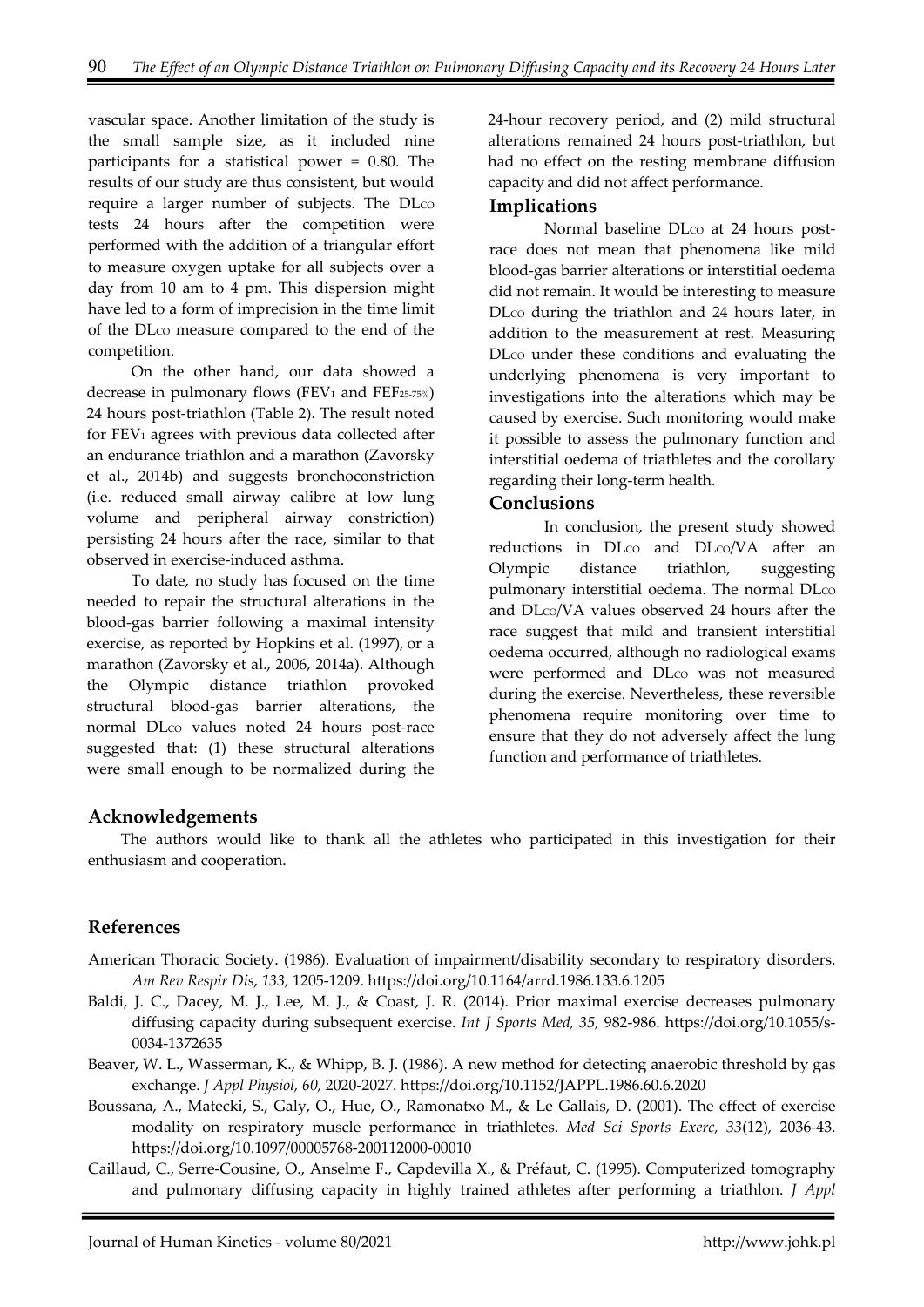*Physiol, 79(*4*),* 1226-1232. https://doi.org/10.1152/jappl.1995.79.4.1226

- Chevrolet, J. C., Tschopp, J. M., Blanc, Y., Rochat, T., & Junod, A. F. (1993). Alterations in inspiratory and leg muscle force and recovery pattern after a marathon. *Med Sci Sports Exer*, *25*(4)*,* 501-507. https://doi.org/10.1249/00005768-199304000-00013
- Cotes, J. E., Chinn, D. J., Quanjer, P. H., Roca, J., & Yernault, J-C. (1993). Standardization of the measurement of transfer factor (diffusing capacity). *Eur Respir J, 6*(16)*,* 41-52. https://doi.org/10.1183/09041950.041s1693
- Galy, O., Maimoun, L., Coste, O., Manetta, J., Boussana, A., Préfaut, C., & Hue, O. (2013). Aggravation of Pulmonary Diffusing Capacity in Highly Trained Athletes by 6 Weeks of Low-Volume, Low- Intensity Training. *Int J Sports Physiol and Perform, 8,* 648-662. https://doi.org/10.1123/ijspp.8.6.648
- Galy, O., Hue, O., Boussana, A., Peyreigne, C., Couret, I., Le Gallais, D., Mercier, J., & Préfaut, C. (2003). Effects of the order of running and cycling of similar intensity and duration on pulmonary diffusing capacity in triathletes. *Eur J Appl Physiol, 90,* 489-495. https://doi.org/10.1007/s00421-003-0900-9
- Hanel, B., Law, I., & Mortensen, J. (2003). Maximal rowing has an acute effect on the blood-gas barrier in elite athletes. *J Appl Physiol, 95,* 1076-1082. https://doi.org/10.1152/japplphysiol.00082.2002
- Faul, F., Erdfelder, E., Lang, A-G., & Buchner, A. (2007). G\*Power 3: A flexible statistical power analysis program for the social, behavioral, and biomedical sciences. *Behav Res Methods, 9,* 175-191. https://doi.org/10.3758/BF03193146
- Hopkins, S. R., Schoene, R. B., Henderson, W. R., Spragg, R. G., Martin, T. R., & West, J. B. (1997). Intense exercise impairs the integrity of the pulmonary blood-gas barrier in elite athletes. *Am J Resp Crit Care Med, 155,* 1090-1094. https://doi.org/10.1164/ajrccm.155.3.9116992
- Hopkins, S. R., Schoene, R. B., Henderson, W. R., Spragg, R. G., & West, J. B. Sustained submaximal exercise does not alter the integrity of the lung blood-gas barrier in elite athletes. (1998a). *J Appl Physiol, 84*(4)*,* 1185-1189. https://doi.org/10.1152/jappl.1998.84.4.1185
- Hue, O., Le Gallais, D., Boussana, A., Chollet, D., & Préfaut, C. (1999). Ventilatory responses during experimental cycle-run transition in triathletes. *Med Sci Sports Exerc, 31*(10)*,* 1422- 8. https://doi.org/10.1097/00005768-199910000-00010
- Johns, D. P., Berry, D., Maskrey, M., Wood-Baker, R., Reid, D. W., Walters, E. H., & Walls, J. (2004). Decreased lung capillary blood volume post-exercise is compensated by increased membrane diffusing capacity. *Eur J Appl Physiol, 93,* 96-101. https://doi.org/10.1007/s00421-004-1170-x
- Kaminsky, D. A., Whitman, T., & Callas, P. W. (2007). DLCO versus DLCO/VA as predictors of pulmonary gas exchange. *Resp Med, 101,* 989-994. https://doi.org/10.1016/j.rmed.2006.09.003
- Lopes, R., Osiecki, R., Manuel, L., & Rama, P. L. (2012). Heart rate and blood lactate concentration response after each segment of the Olympic distance triathlon. *Rev Bras Med Esporte, 18*(3)*,* 158-160. https://**doi**.org/10.1590/S1517-86922012000300003
- Manier, G., Moinard, J., Tecoueyres, P., Varene, N., & Guenard, H. (1991). Pulmonary diffusing limitation after prolonged strenuous exercise. *Respir Physiol, 83,* 143-154. https://doi.org/10.1016/0034- 5687(91)90024-d
- Manier, G., Duclos, M., Arsac, L., Moinard, J., & Laurent, F. (1999). Distribution of lung density after strenuous, prolonged exercise. *J Appl Physiol, 87*(1)*,* 83-89. https://doi.org/10.1152/jappl.1999.87.1.83
- Miles, D., Doerr, E. C., Schonfeld, A. S., Sinks, E. D., & Gotshall, W. (1983). Changes in pulmonary diffusing capacity and closing volume after running a marathon. *Respir Physiol, 52,* 349-359. https://doi.org/10.1016/0034-5687(83)90090-7
- McKenzie, D. C., O'Hare, T. J., & Mayo, J. (2005). The effect of sustained heavy exercise on the development of pulmonary edema in trained male cyclists. *Respir Physiol Neurobiol, 145,* 209-218. https://doi.org/10.1016/j.resp.2004.06.010
- Rasmussen, J., Hanel, B., Kari, S., & Niels, H. S. (1992). Recovery of pulmonary diffusing capacity after maximal exercise. *J Sports Sci, 10,* 525-531. https://doi.org/10.1080/02640419208729948
- Sheel, A. W., Coutts, K. D., Potts, J. E., & Mckenzie, D. C. (1998). The time course of pulmonary diffusing capacity for carbon monoxide following short duration high intensity exercise. *Respir Physiol*, *111*(3)*,* 271-281. https://doi.org/10.1016/s0034-5687(98)00004-8
- Sellés-Pérez, S., Fernández-Sáez, J., Férriz-Valero, A., Esteve-Lanao, J., & Cejuela, R. (2019). Changes in Triathletes' Performance and Body Composition During a Specific Training Period for a Half-Ironman